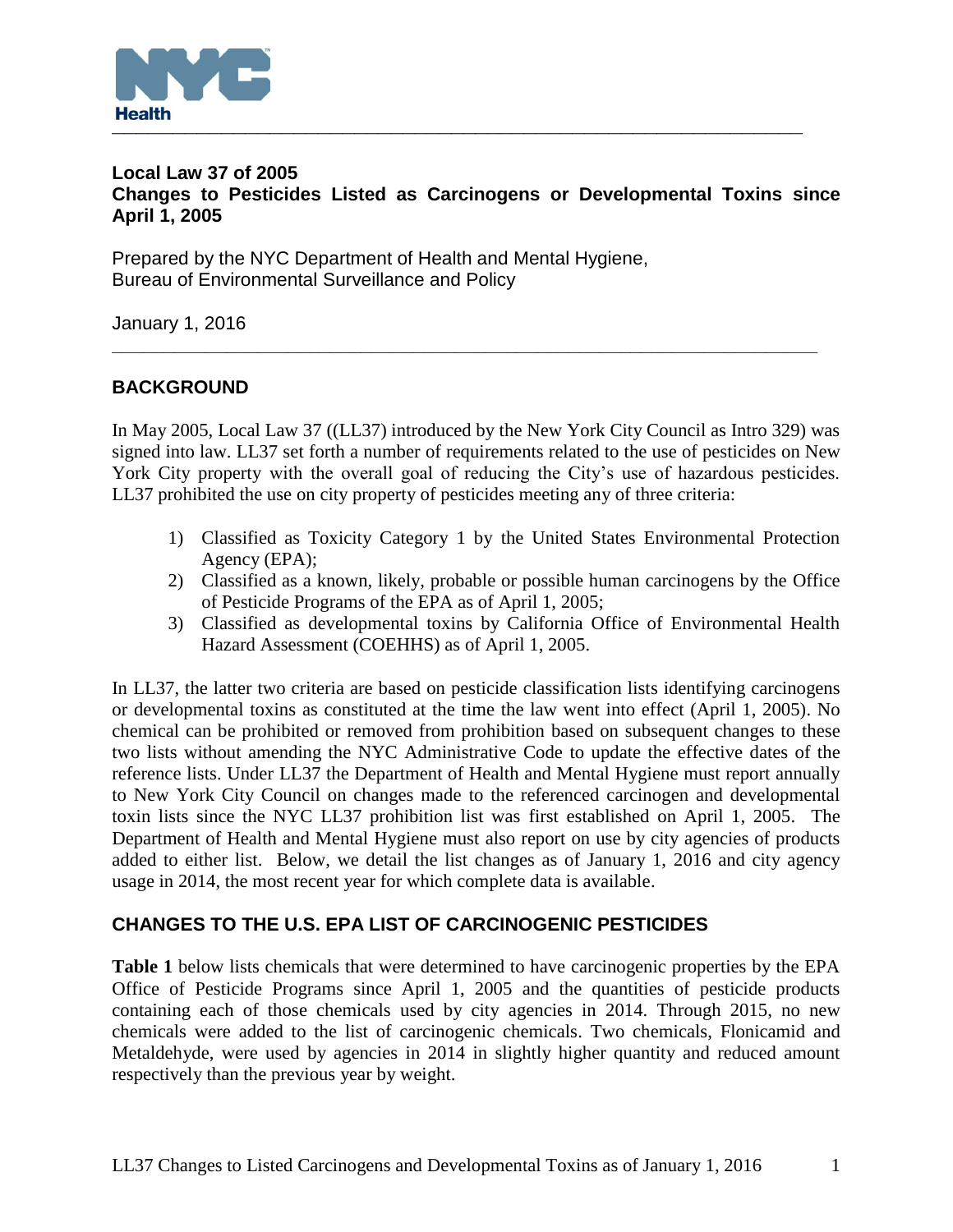**Table 2** lists the chemicals that were removed from the EPA carcinogen list since April 1, 2005 because they are no longer classified as having carcinogenic properties by the EPA Office of Pesticides. Pyrethrins, the botanical extracts of the chrysanthemum flower, are a very common active ingredient in various insecticide formulations and were removed from the list in 2008. Many other products containing these ingredients have been out of use in recent years.

|                                   |                                                                                                                        |                    | Number of<br>EPA-<br>registered<br>products<br>containing | <b>Total quantity</b><br>used by NYC<br>agencies in<br>2014 |
|-----------------------------------|------------------------------------------------------------------------------------------------------------------------|--------------------|-----------------------------------------------------------|-------------------------------------------------------------|
| <b>Chemical name</b>              | <b>EPA cancer classification</b>                                                                                       | <b>Report Date</b> | chemical                                                  |                                                             |
| Penoxsulam                        | Evidence<br>Suggestive<br>of<br>Carcinogenicity, but Not Sufficient to<br>Assess<br>Human<br>Carcinogenic<br>Potential | 3/24/2004          | 55                                                        | None                                                        |
| Metaldehyde                       | Suggestive Evidence of Carcinogenic<br>Potential                                                                       | 6/23/2005          | 24                                                        | 2.3 pounds                                                  |
| S-Dimethenamid                    | Group C--Possible Human<br>Carcinogen                                                                                  | 8/27/2008          | 13                                                        | None                                                        |
| Sedaxane                          | Likely To Be Carcinogenic To<br><b>Humans</b>                                                                          | 5/18/2011          | 13                                                        | None                                                        |
| Penflufen                         | Suggestive Evidence of Carcinogenic<br>Potential                                                                       | 3/30/2011          | 9                                                         | None                                                        |
| Flonicamid                        | Likely to be Carcinogenic to Humans                                                                                    | 2/24/2005          | 8                                                         | 1.0 pounds                                                  |
| Penthiopyrad                      | Suggestive Evidence of Carcinogenic<br>Potential                                                                       | 10/18/2011         | 8                                                         | None                                                        |
| Pyrasulfotole                     | Likely to be Carcinogenic to Humans                                                                                    | 5/17/2007          | 6                                                         | None                                                        |
| Orthosulfamuron                   | Suggestive Evidence Of Carcinogenic<br>Potential                                                                       | 10/26/2006         | 5                                                         | None                                                        |
| Dichloran                         | Suggestive Evidence Of Carcinogenic<br>Potential                                                                       | 5/11/2006          | $\overline{4}$                                            | None                                                        |
| Ethaboxam                         | Suggestive Evidence of Carcinogenic<br>Potential                                                                       | 3/23/2006          | $\overline{4}$                                            | None                                                        |
| Resmethrin                        | Likely to be Carcinogenic to Humans                                                                                    | 5/25/2005          | 3                                                         | None                                                        |
| Tembotrione                       | Suggestive Evidence of Carcinogenic<br>Potential                                                                       | 5/22/2007          | 3                                                         | None                                                        |
| Cyflumetofen                      | Suggestive Evidence Of Carcinogenic<br>Potential                                                                       | 12/30/2013         | 3                                                         | None                                                        |
| Spirodiclofen                     | Likely to be Carcinogenic to Humans                                                                                    | 6/10/2004          | $\overline{2}$                                            | None                                                        |
| Metrafenone                       | Suggestive Evidence of Carcinogenic<br>Potential                                                                       | 7/6/2006           | $\overline{2}$                                            | None                                                        |
| Fluensulfone                      | Suggestive Evidence Of Carcinogenic<br>Potential                                                                       | 5/7/2014           | $\overline{c}$                                            | None                                                        |
| Furfural                          | Be<br>Likely<br>To<br>Carcinogenic<br>To<br><b>Humans</b>                                                              | 2/6/2014           | $\overline{c}$                                            | None                                                        |
| Sodium<br>bichromate<br>dihydrate | Carcinogenic<br>Be<br>To<br>Likely To<br>Humans                                                                        | 7/1/2009           | 1                                                         | None                                                        |
| Thiacloprid                       | Likely to be Carcinogenic to Humans                                                                                    | 10/31/2012         | $\mathsf{O}\xspace$                                       | None                                                        |
| Pirimicarb                        | Evidence<br>Suggestive<br>of<br>Carcinogenicity, but not sufficient to<br>assess human carcinogenic potential          | 7/13/2005          | $\mathbf 0$                                               | None                                                        |

#### **Table 1: Chemicals added to U.S. EPA list of carcinogenic pesticides**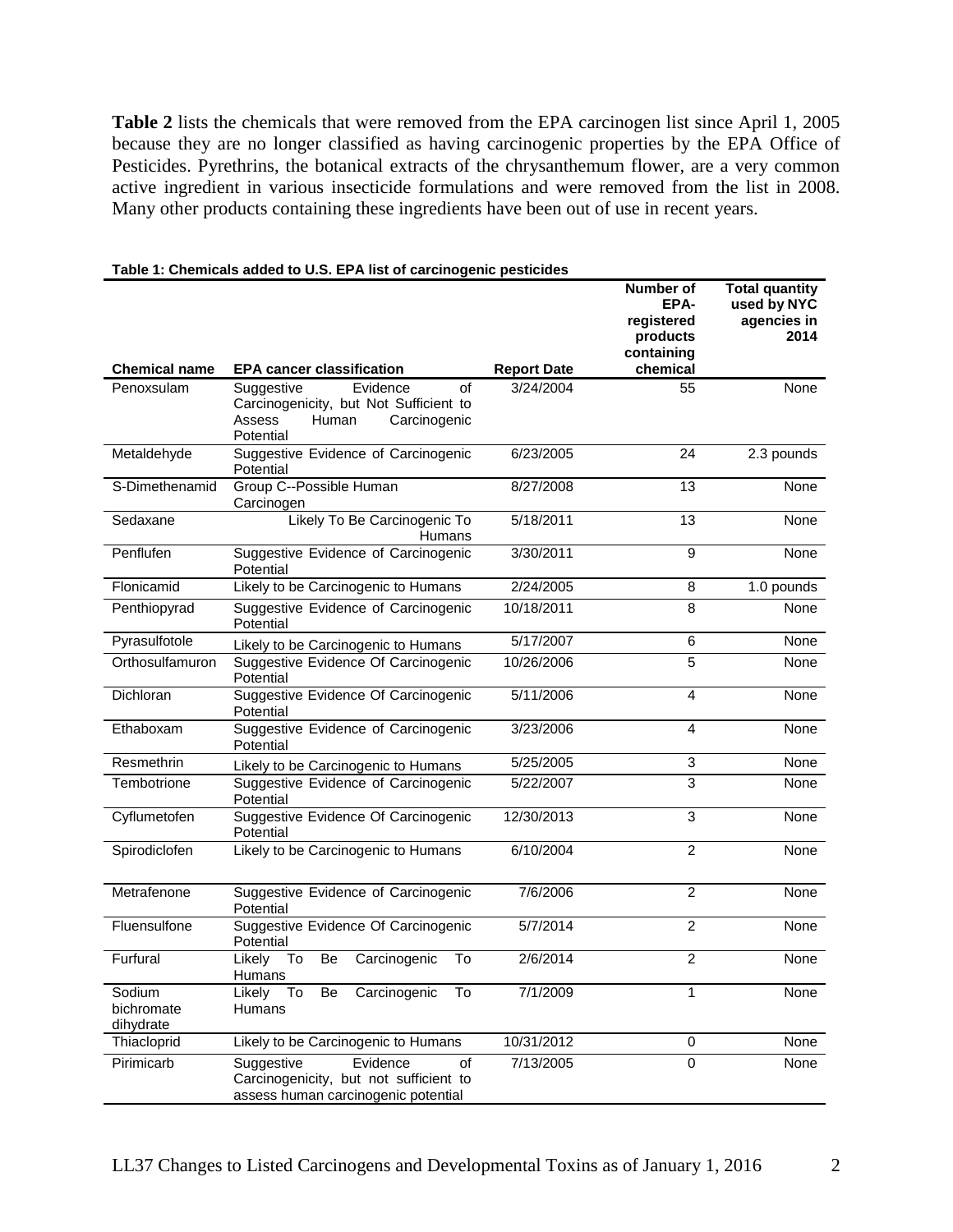|                                                  |                                                                                                                                                                    | Number of<br>EPA-<br>registered<br>products<br>containing            | <b>Total quantity</b><br>used by NYC<br>agencies in<br>2014 |
|--------------------------------------------------|--------------------------------------------------------------------------------------------------------------------------------------------------------------------|----------------------------------------------------------------------|-------------------------------------------------------------|
|                                                  |                                                                                                                                                                    |                                                                      | None                                                        |
| Potential                                        |                                                                                                                                                                    | 0                                                                    |                                                             |
|                                                  | 10/18/2005                                                                                                                                                         |                                                                      | <b>None</b>                                                 |
| Likely to be Carcinogenic to Humans              |                                                                                                                                                                    | 0                                                                    |                                                             |
| Suggestive Evidence of Carcinogenic              | 6/11/2008                                                                                                                                                          |                                                                      | None                                                        |
|                                                  |                                                                                                                                                                    |                                                                      |                                                             |
| Likely to be Carcinogenic to Humans              |                                                                                                                                                                    | $\Omega$                                                             | <b>None</b>                                                 |
| Suggestive Evidence of Carcinogenic              | 6/9/2009                                                                                                                                                           |                                                                      | None                                                        |
|                                                  |                                                                                                                                                                    |                                                                      | <b>None</b>                                                 |
| Likely to be Carcinogenic to Humans              |                                                                                                                                                                    | 0                                                                    |                                                             |
|                                                  | 7/1/2009                                                                                                                                                           |                                                                      | None                                                        |
|                                                  |                                                                                                                                                                    | 0                                                                    |                                                             |
| Likely to be Carcinogenic to Humans              | 6/22/2010                                                                                                                                                          | 0                                                                    | <b>None</b>                                                 |
| Suggestive Evidence of Carcinogenic<br>Potential | 10/28/2010                                                                                                                                                         | 0                                                                    | None                                                        |
| To<br>Be<br>To<br>Likelv                         | 2/2/2011                                                                                                                                                           |                                                                      | None                                                        |
| Humans                                           |                                                                                                                                                                    | 0                                                                    |                                                             |
| Likely To Be Carcinogenic To                     | 9/20/2011                                                                                                                                                          |                                                                      | None                                                        |
| Humans                                           |                                                                                                                                                                    | 0                                                                    | $- - -$                                                     |
|                                                  | <b>EPA cancer classification</b><br>Suggestive Evidence of Carcinogenic<br>Potential<br>Potential<br>Likely to be Carcinogenic to Humans<br>Carcinogenic<br>$\sim$ | <b>Report Date</b><br>2/23/2006<br>4/20/2004<br>7/1/2009<br>$\cdots$ | chemical<br>0<br>0<br>$- - -$                               |

(Sources: *Chemicals Evaluated for Carcinogenic Potential*, Office of Pesticide Programs, U.S. EPA, 2015; EPA Pesticide Product Information System; NYC LL37 Agency Reporting Data)

|                                    |                                                                                                                             |                    | <b>Number of EPA-</b><br>registered products<br>that contain this |
|------------------------------------|-----------------------------------------------------------------------------------------------------------------------------|--------------------|-------------------------------------------------------------------|
| <b>Chemical name</b>               | <b>EPA cancer classification</b>                                                                                            | <b>Report Date</b> | chemical                                                          |
| Pyrethrins                         | Not Likely To Be Carcinogenic To Humans at<br>doses that do not cause mitogenic repsonse in<br>the liver cell proliferation | 2/14/2008          | 576                                                               |
|                                    | Not Likely To Be Carcinogenic To Humans at                                                                                  | 6/13/2005          | 79                                                                |
|                                    | doses that do not cause a mitogenic response                                                                                |                    |                                                                   |
| Thiamethoxam                       | in the liver                                                                                                                |                    |                                                                   |
| Ortho-phenylphenol                 | Multiple Descriptors: Not Likely<br>Be<br>To                                                                                | 10/12/2005         | 75                                                                |
|                                    | Carcinogenic To Humans At Doses That Do                                                                                     |                    |                                                                   |
|                                    | Not Alter Rat Thyroid Hormone Homeostasis                                                                                   |                    |                                                                   |
| Ethofenprox                        | Not Likely To Be Carcinogenic To Humans                                                                                     | 2/8/2006           | 56                                                                |
| Fomesafen                          | Not Likely To Be Carcinogenic To Humans                                                                                     | 11/3/2005          | 43                                                                |
| Simazine                           | Not Likely to be Carcinogenic to Humans                                                                                     | 4/14/2005          | 24                                                                |
| Para-dichlorobenzene               | Not Likely To Be Carcinogenic To Humans                                                                                     | 6/5/2007           | 22                                                                |
| Ortho-phenylphenol,<br>sodium salt | Not Likely To Be Carcinogenic To Humans                                                                                     | 10/12/2005         | 18                                                                |
|                                    | Not likely to be carcinogenic to humans at<br>doses that do not cause an irritation response                                | 10/13/2010         |                                                                   |
| Folpet                             | in the mucosal epithelium                                                                                                   |                    | 10                                                                |
| Sulfosulfuron                      | Not Likely to be Carcinogenic to Humans                                                                                     | 12/16/2008         | 5                                                                 |
| Cyproconazole                      | Not Likely To Be Carcinogenic To Humans                                                                                     | 12/4/2007          | 5                                                                 |
| Acrolein                           | Not Likely To Be Carcinogenic To Humans                                                                                     | 3/25/2008          | 3                                                                 |

### **Table 2: Chemicals removed from the U.S. EPA list of carcinogenic pesticides**